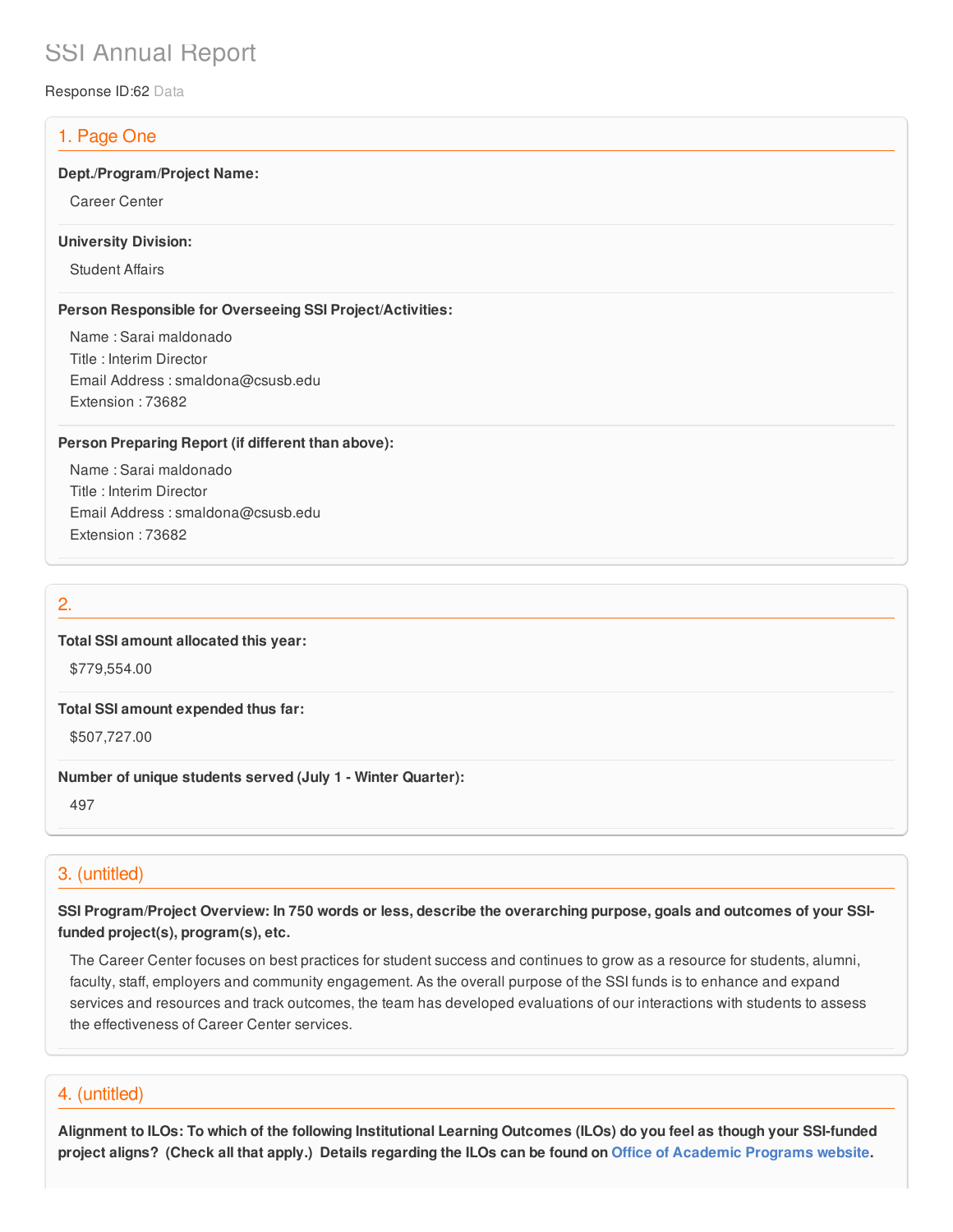Breadth of Knowledge Depth of Knowledge Critical Literacies Creativity and Innovation Integrative Learning Diversity and Inclusion

# 5. (untitled)

SSI-Funded Activities: Please list and describe the activities undertaken through winter quarter with your SSI allocation. **This section should address only those activities occurring this fiscal year.**

The Internship Specialist has overseen five major internship programs during the 2018-2019 academic year, dedicated to enhancing the overall student experience at California State University, San Bernardino. As of April 2019 - The Career Center Internship Award (CCIA) funded 112 students who participated in an academic, unpaid internship at non-profit, government or municipal organizations (\$112,000) we anticipate to award 165 students by the end of the academic year, which are directly funded by SSI. Likewise, 39 students have been awarded the Stand Up for San Bernardino Internship Award (SUSB) who participated in an academic, unpaid internship at non-profit, government or municipal organizations in the city of San Bernardino (\$39,000) and we anticipate to award a total of 100 students for SUSB Internship Award. The HACU Student Track Scholarship, which thoroughly prepared students to attend the Hispanic Association of Colleges and Universities (HACU) Annual Conference in Atlanta, was awarded to 41 students with the support of Associated Students Incorporated, Academic Affairs and the President's Office (\$65,000). Additionally, the Internship Support collaborated with HACU Student Track Scholarship Alumni to establish the first HACU Student Association in a college campus, which focuses on developing personal, professional and academic goals for the CSUSB student population and increasing access to national resources. The Insight to Industry Program has funded 32 students during two site visits to expose them to a different field of interest and job/internship opportunities within the organizations (Sony Paramount Entertainment and Consolidated Electrical Distribution). The internship workshop series is a new initiative that focuses on the process of obtaining an internship in searching and leveraging placements that have supported 56 students.

Employer Relations continues the development of ongoing, positive relationships with employers and internship sites that recruit CSUSB students and alumni. Employer Relations, in collaboration with the Director of the Career Center, completed the initial phase of streamlining and combining large-marquee events to create greater recruitment efficiencies with employers and students. In 2018 the Employer Relations team planned and executed five marquee events, which included: 1) Fall- Career, Internship, Graduate School & Part Time Fair 2) Social Sciences & STEM Fair 3)Teacher Job Fair 4)Spring Career & Internship Expo 5)Summer Part-Time Job Fair. Including 60 small events for the employer to engage with students and alumni (i.e., on-campus interviews, table Tuesdays, Information Sessions (live or Webinar). As a result, the Employer Relations team hosted 309 employers to campus to connect with 1,956 students for recruitment opportunities, generating 52k directed to funding future Career Center events.

Employer Relations and the Director finalized the Career Center's Partnership Program to redefine employer engagement to include three paid tiers (i.e., Platinum, Gold, and Bronze) generating 25k directed to funding Career Center programming and events. Also added a new option to identify internal and external campus contributors as the "Supporters" tier. The "Supporters" tier to allow organizations to make monetary and Gift-In-Kind donations to the Career Center. The inaugural Supporters tiers included gifts from Target Corporation (waiting room furniture), Southern California Edison (new student assistant workstations) and the Arrowhead Credit Union (professional clothing donations for Clothing Closet).

The Employer Relations continues to leverage the Handshake student/employer platform to increase job and paid internship postings (i.e., 6,230 approved jobs, 1,333 paid internships postings, and 5,282 new employers approved). The San Bernardino Campus Events Coordinator (SBEC) carries out the vision of the IS, ERC, and other Career Center staff in the execution of various Career Center events. This year, the SBEC revamped and elevated the campus marketing of Career Center events by creating innovative print and electronic materials and regularly engaging with students via social media. The SBEC supports the scheduling, preparations and same-day tasks of all Career Center events as well as documenting and posting the events in real-time (e.g., photos published on Facebook). Following the conclusion of events,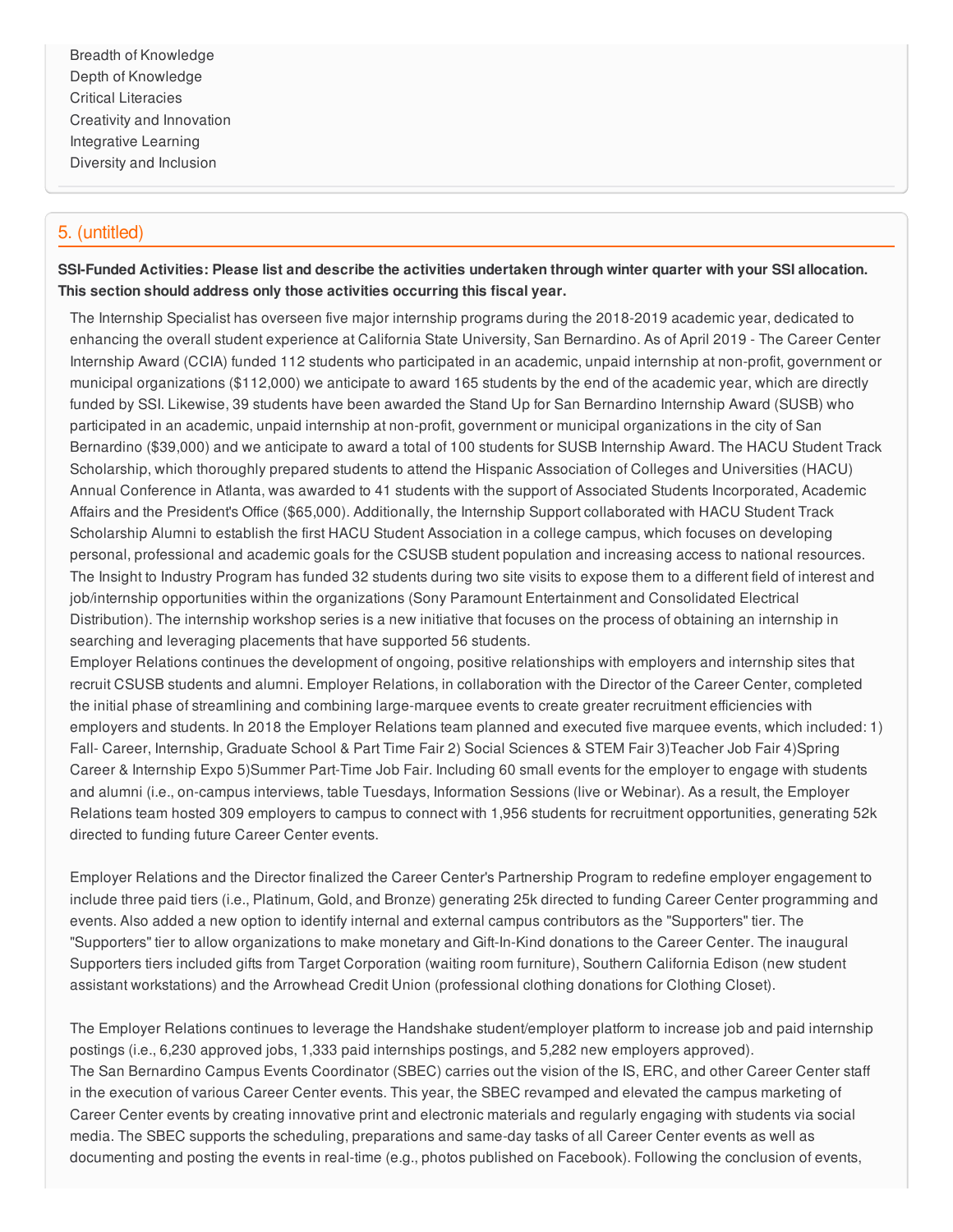the SBEC uses the student and other outcome data to create Piktocharts, which provide a quick visual of the event success story. These Piktocharts are shared on the Career Center website and with leadership. The SBEC was instrumental in the planning, coordination, and execution of the 2019 Inaugural Career Symposium, which was a student focus on-campus event to empower student success by leverage campus resources and digital tools in partnership with campus partners to bring staff and faculty's participation in learning about Career Center's student services.

Career Counselors provide a variety of direct and indirect services to students. This year they have delivered 910 presentations and workshops and carried out counseling appointments (scheduled and drop-in) with 1,936 students. In support of the GI2025, hired two additional Career Counselors and served as part of the five academic College Student Success Teams. Additionally, counselors continue to provide tailored services to campus partners, such as Alumni Relations, Office of Housing & Residential Education, SOAR, SAIL, EOP, Workability, Veterans Success Center and the academic Colleges/departments to increase student/alumni career readiness. The Counselors conduct one-on-one appointments with students, including assessments such as the MBTI and Strong Interest Inventory, to help undeclared students explore possible career paths and help students declare a major, thereby increasing student retention and timely graduation. The Career Counselors work closely with the Hispanic Association of Colleges and Universities (HACU) program representatives to inform and prepare students for the annual conferences that offer internship and networking opportunities; support Insight to Industry, the career fairs and other activities of the Career Center. The counseling team works closely with the Internship Specialist to plan and deliver the HACU-Pre-Conference to educate selected HACU students how to effectively network with federal and private employers, including facilitating live workshops and webinars using long-distance learning technology to engage students from the Palm Desert Campus.

Peer Career Educators (PCE) also perform early outreach to students by tabling and conducting in presentations for Academic Advising, SOAR, EOP, SAIL, and other orientation programs and faculty in various classes. In Winter 2019, the Peer Career Educators also spearheaded the intentional tabling and drop-in hours at the five academic colleges for student outreach. The college drop-ins and tabling is to increase awareness and accessibility to the Career Center's career readiness tools and resources, including learning and teaching technology tools. In mid-winter2019, The Career Center hired the Career Program Specialist who will assess the campus housing community about career development student needs and will begin a campaign in late Spring 2019. Each Peer Career Educator will employ the same strategies used in their designated college to promote career readiness into the Living Learning Community, which is expected to begin in Fall 2019. The revamped training model for the Peer Career Educator is now in place which expands the availability of quality career counseling to students. In Fall 2018, the Career Ambassador Program is now the Peer Career Educator (PCE) program. Each PCE's major aligns with the academic college they are representing and supporting. The PCE program was enhanced to include: training in the online career services platform Handshake, an introduction to career assessments, National Association of Colleges and Employers (NACE) Core Competencies and their use in career development, practice in career coaching and opportunities to shadow professional Career Counselors in their work with students. The counseling team oversees the PCE's work daily as they support students during drop-in hours on topics that include: résumé development, Handshake usage, internship information, and promotion of upcoming events. Each drop-in, tabling campaign, and presentation/workshop the PCE's embarked on was developed utilizing the NACE's Career Readiness Competencies as a foundation to better prepare CSUSB students and alumni for a successful transition into the workplace. The NACE career readiness competencies (career management, communication, critical thinking, digital technology, global/intercultural fluency, leadership, professionalism, & teamwork), have been nationally demonstrated to be the skill areas employers are expecting new college graduates to be proficient in when entering the workforce. Furthermore, through their role as a Peer Career Educator, they have gained experiential learning experience that will enhance their career and leadership development. The Office Manager oversees the behind-the-scenes operation to ensure the financial and other resources are available and deployed as needed to carry out the department's mission. The Office Manager also oversees the Career Center's Clothing Closet. The Clothing Closet provides CSUSB students with access to free professional and business casual attire that is appropriate for career fairs, interviews, dress-code enforced events, award ceremonies, and the workplace. It is essential for students to look professional throughout their job search and when they enter the professional world. Through this service, we help students' self-confidence and make a lasting positive impression. A new initiative has been in place to take racks of clothing to every career fair event, including sharing the resource with five academic Colleges. Faculty, staff, alumni, employers, local businesses, and community members donate gently used professional attire. The Closet has had a total of 596 student visits this academic year (September 20, 2018, through April 15, 2019). The Clothing Closet is currently the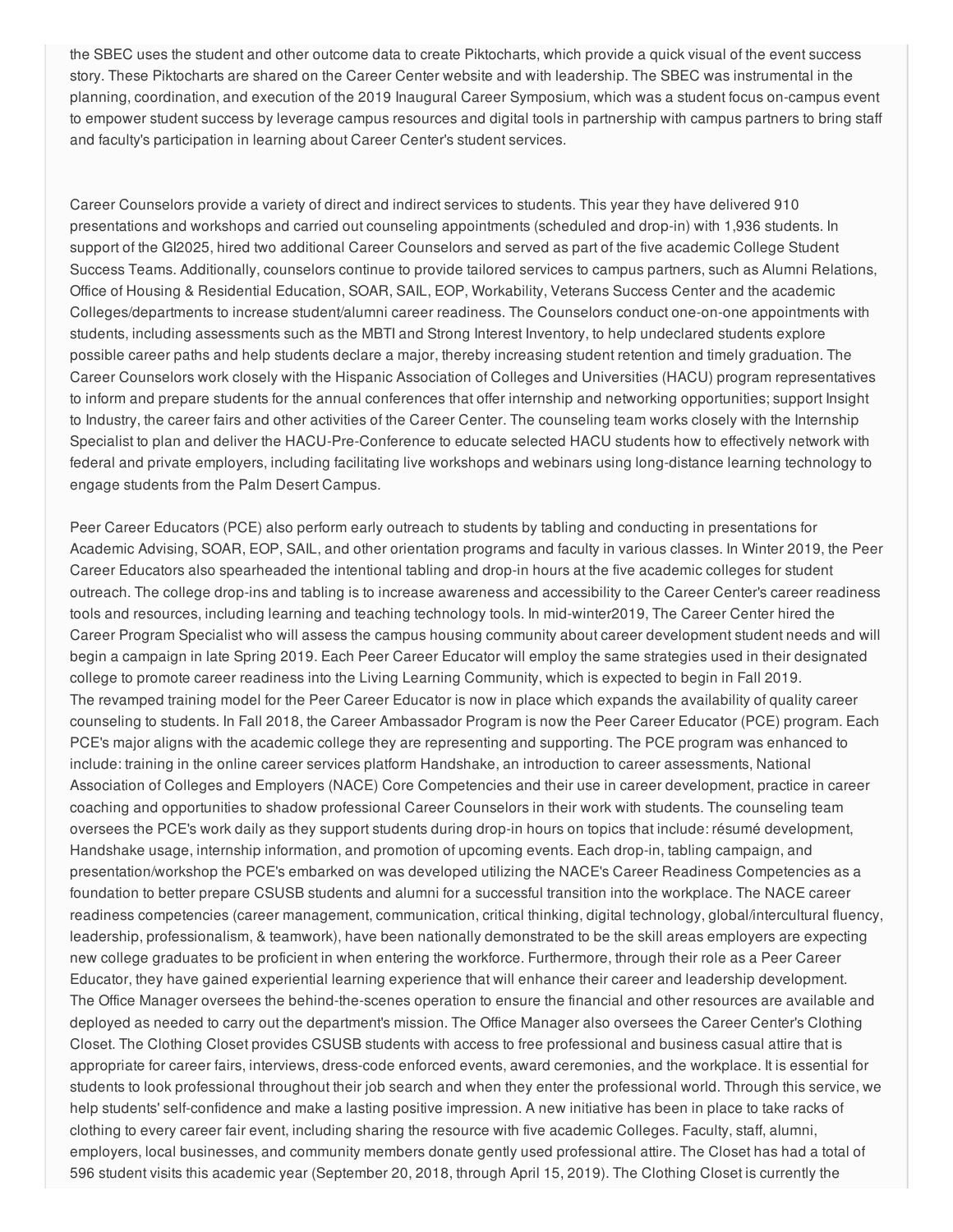number one reason students visit the Career Center, far surpassing any other appointment/drop-in type. In March 2019, the Arrowheart Foundation, the philanthropic foundation for Arrowhead Credit Union, donated an abundant supply of professional clothing for four consecutive years. In April 2019, the CSU Alumni Council President made a large donation of clothing and shoes to the Closet. The Closet continues to receive professional attire donations weekly.

Additionally, in October 2018, the Clothing Closet held its first JCPenney College Suit Up event. Suit Up is a collaborative event that provides students a special shopping event for career wear with exclusive discounts not available to the public. Current students and first-year alumni received a special discount card for 40% off their purchase the day of the event. The Career Center held various opportunity drawings for JCPenney gift cards at the event. Over 170 students and alumni attended. Friends and family accompanied the majority of attendees. There was a professional tailor on site, Cruz Custom Tailors, to provide students with free measurements and appropriate fit suggestions. Volunteers from the Arrowheart Foundation and various campus departments worked the floor assisting students with their clothing selections. Due to its student and supporter demands, the Suit Up event will host on April 28, 2019, and in September 2019 to support students, graduates, and alumni.

Other – Funds used to support various operational needs that are supportive of the above activities and detailed in the Budget Summary

## 6. (untitled)

**Progress Towards Outcomes/Cumulative Findings: Describe the progress you have made toward your original SSI goals** and outcomes though winter quarter. Indicate clearly how student success was enhanced by your program or service/s. Be sure to include the measures you employed and evidence/data you collected for each outcome where appropriate.

1. The Interim Director and Assistant Vice President of Student Services met with the Deans from each of the five academic colleges to assess student career readiness needs specific to their College and programs to align academia with the workforce needs.

2. The Career Center restructured the 10-week Professional Development Workshop Series to Career Readiness Series workshops to align student learning outcomes with the National Association Colleges and Universities (NACE) core competencies presented by the Career Center. The workshops are hosted in the Lower Commons every Tuesday of the quarter from 1:00 to 1:50 pm. These workshops cover various topics such as Networking, Interview Skills, Negotiations, Professional Communication, Internships, Graduate School, Job Search, and Developing Your LinkedIn Profile. The workshops are a hybrid model design to include lecture and student group student activities that support a peer-to-peer learning environment with the guidance of an experienced Career Center's professional staff supporting many more students than can be accommodated in individual counseling sessions promptly. The hybrid workshop created an intentional student and staff engagement that allows students to learn from their peers and find additional support from the Career Center's team. 3. The Career Center was awarded SSI one-time funds to support three programs in efforts to meet the CSU-wide Graduation Initiative 2025:

a. Insight to Industry - \$15,750-The Career Center launched a new initiative, Insight to Industry program at California State University, San Bernardino and Palm Desert Campus is a hands-on immersion experience to expose 10-15 CSUSB students to various industries and internship opportunities. This program is designed to expose students to internship and job opportunities within multiple organizations and industries. The program consists of three site visits to local organizations, where students meet essential leadership, enhance their understanding of the organization's culture and hiring process. The Internship Specialist and Internship Administrative Support prepare approximately 10-20 students to participate in each site visit.

b. Peer Ambassador Program - \$84,000 to develop an ambassador program to support the Student Success Teams within the Colleges (Peer/Professional advisors) by in keeping them abreast of Career Center programs and activities and industryspecific recruitment and internship opportunities. It will include a Program Coordinator to develop programming focused in the Housing living-learning communities. In February 2019, the Career Program Specialist was hired to execute the pilot program.

c. Strength Finder Coach Certification- \$15,000- 3 staff members are now Strengths Coach Certified and have delivered Strength-based workshops to student leaders

4. Hired 4 Peer Career Educators from each of the five academic Colleges to work with the Career Counselor/College liaison to increase the availability of counseling appointments, classroom presentations, and delivery of services with limited professional staffing (e.g., scheduled appointments and drop-ins, tabling at campus events). Also, the PCEs will support the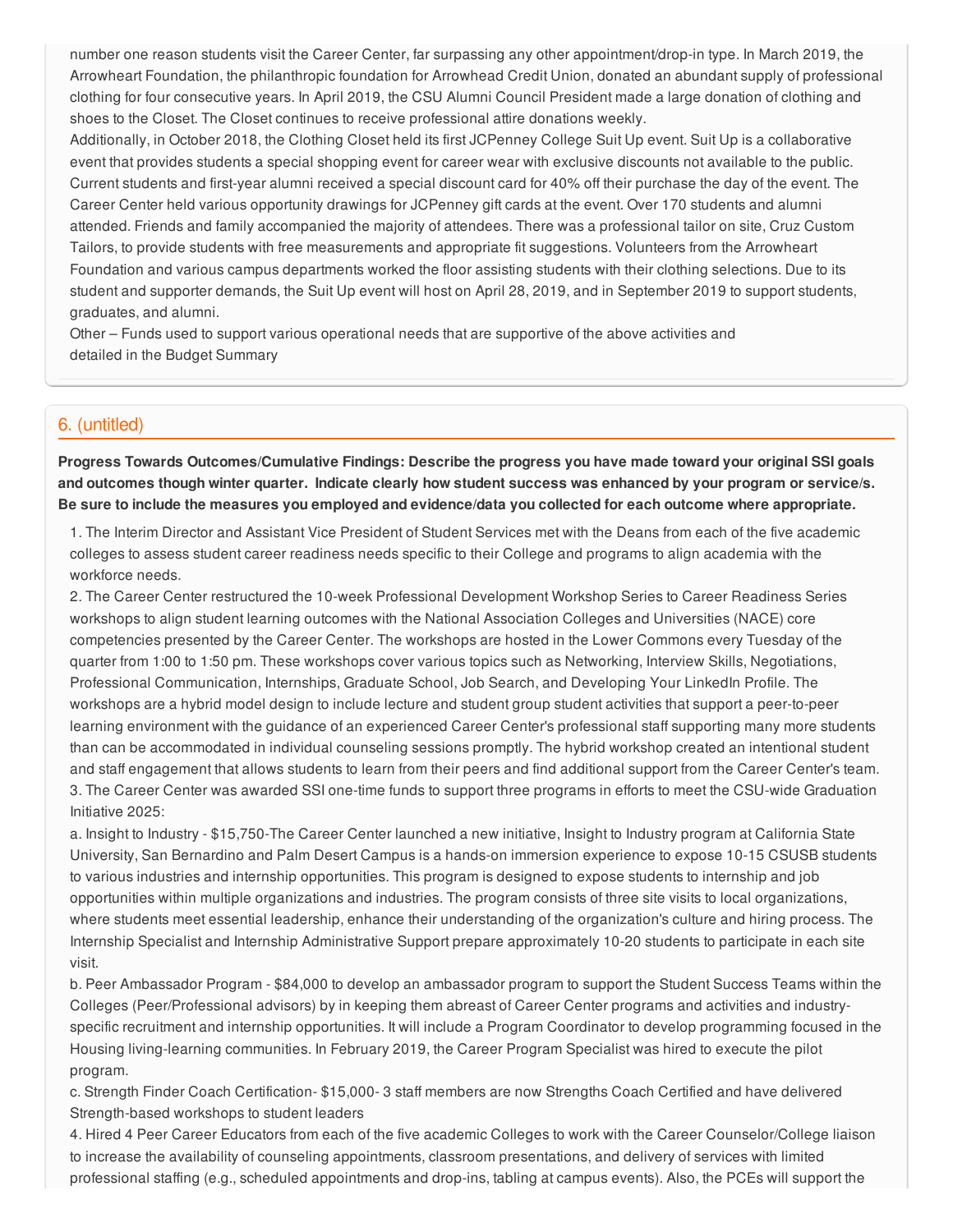Career Program Specialist with the Living Learning Community pilot Career Readiness program.

5. In collaboration with Workability lV, the Coyote Grow program, incorporated into the student assistant training, onboarding, and job performance assessment/professional development, assist students in learning how to articulate learning outcomes as paraprofessionals.

# 7. (untitled)

**Recommendations for Continual Improvement/Action Plan: Based on the analysis of your assessment results, what** actionable steps can be taken to make improvements? How can you improve students' achievement of the SLO or your **office's performance in terms of operations? What is your expected timeline?**

- Professional development for all staff –In 2018, the team received training on in Drupal (technology) to access the department's website updates, Qualtrics, specific PeopleSoft modules, EAB, Handshake training, data tracking, and Strategic Plan department alignment. Campus Labs training will is pending.
- Completed the creation and utilization of digital record-keeping via department shared drive, google docs and Qualtrics and Handshake utilization for internal team communication that enhance office operations.

• In Winter 2018, the Career Center hired the Peer Career Educators from each respective academic Colleges to support Student Success Teams within the five Academic Colleges, creating their career readiness preparation and sharing their success.

\*\* Intentional student outreach allowing Career Counselor liaison to provide counseling at each of five academic Colleges one or two days weekly. Additionally, the counseling model is to focus on the stage of students' career development (Career Exploration- Freshman/Sophomore, Internships-Sophomore/Juniors, and Job Search &Recruitment: Junior/Seniors/Alumni)

• In Winter 2018, initiated the development of style guides, technology guides, and templates for all resource and operational development

- In Summer 2019, create an internship guidebook (print and digital) for students, staff, and employers.
- In Winter 2019, the Partners Handbook was completed for the Employer Relations Coordinator to use for employer development and cultivation. Additionally, in Winter 2018, the development of operational manuals for all areas of business in the Career Center was initiated.
- In Spring 2019, launched the development of brand identity and narrative for internal and external marketing with the DSA Graphic Designer and DSA Public Affairs Communication's assistance.
- In Spring 2019, Initiate comprehensive marketing collateral of the First Destination Survey to communicate with campus stakeholders.

## Resources for Continual Improvement/Action Plan: What additional resources, if any, are needed to bring the above **continual improvements to fruition?**

- Sharing cost of teaching-learning technology tools campus-wide to support student success (i.e., GoingGlobal, Handshake, Interview Stream, VMOCK (resume tool).
- Extra 25K funds to purchase the Strengths Finder codes for students (i.e., freshman, sophomores) as there were insufficient codes to meet demand. These funds would also support the Strengths Finders certification of two additional career counselor certification to help students.

• Overall, the Career Center needs increased staffing (at least two other counselors, one new employer relations professional) to meet the needs of our student population based on NACE 2016-2017 Career Services Benchmark Report for Colleges and Universities, guidelines and the associated office space to house the staff.

# 8. (untitled)

Challenges: If applicable, please list any significant challenges encountered that have affected your ability to fully implement your intended activities or to reach your articulated outcomes. Please also indicate if you need assistance in **addressing these challenges.**

The Career Center carried out its mission at a high level in this review cycle. With vacancies in crucial roles, however, the Director and staff were stretched, and we look forward to filling these positions in the next few months. Student Success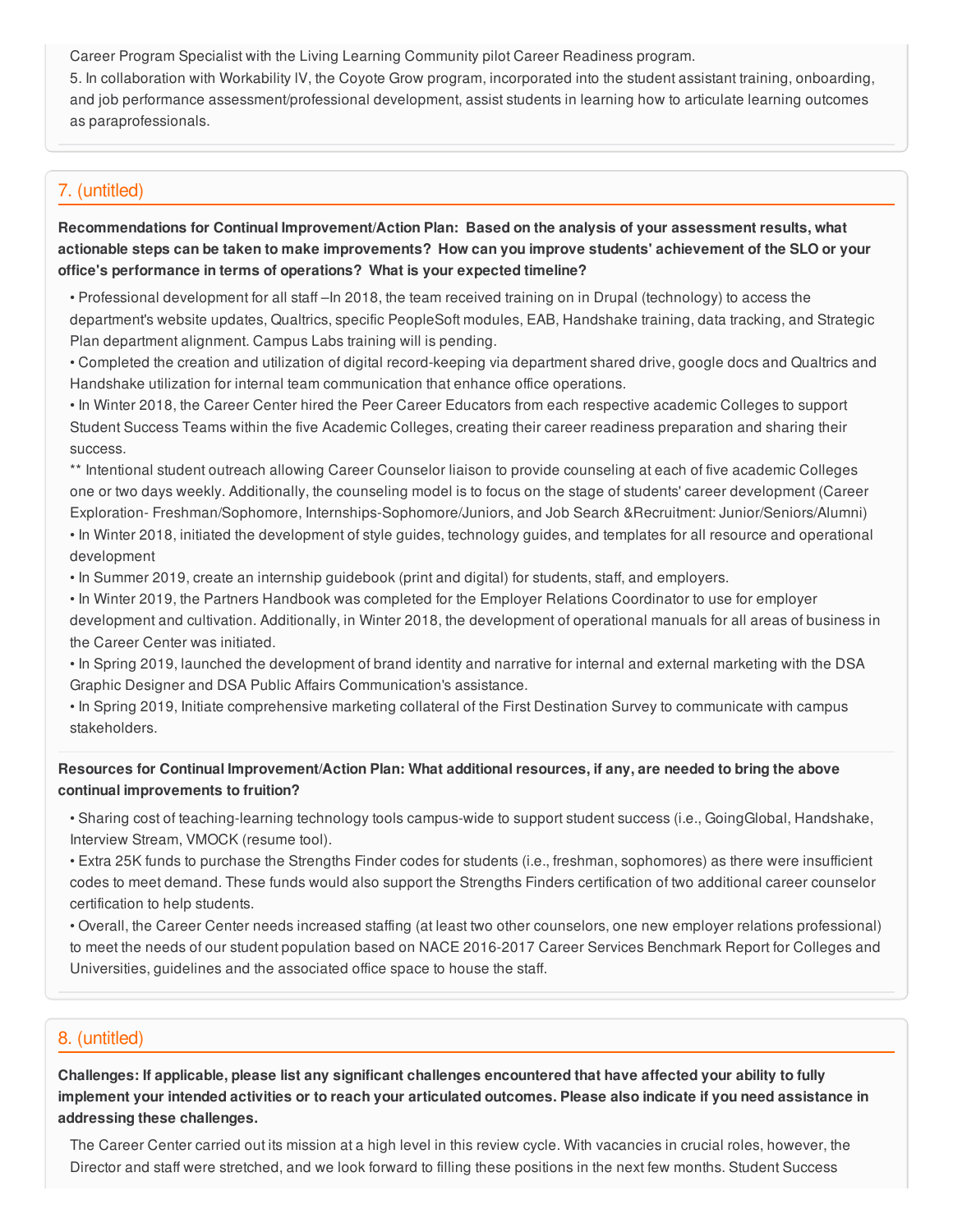Initiative funds are critical to the Career Center's ability to carry out its mission, however, based on the national ratio the Career Center remains understaffed by at least 4 Career Counselors (National Association of Colleges and Employers 2017- 2018 Career Services Benchmark Survey for Colleges and Universities). An additional Employer Relations Coordinator is also needed to develop new employer and internship relationships and to carry out large-scale career events. Assessment measures are being refined and tied more closed to outcomes within the purview of career services.

# 9. Budget Summary with Alignment to Outcomes and Activities

Budget Summary: Please account for all expenditures of SSI funds for this project using the SSI Annual Report Budget **Summary Template. (The template can be found at <http://ssi.csusb.edu/assessment>.) Upload your completed summary here.**

[2018\\_2019\\_Summary\\_SSI\\_Annual\\_Report.xlsx](https://surveygizmoresponseuploads.s3.amazonaws.com/fileuploads/98679/3939151/180-79a6beb1ac7ae22cfc9e9886911a3b0a_2018_2019_Summary_SSI_Annual_Report.xlsx)

## 10. (untitled)

Check-in/Usage Report: Please upload any check-in or usage data you have for students who have engaged with your project/program since July 1 through the end of winter quarter. Uploads should be in Excel and include, at minimum, **students' CoyoteIDs; password-protected SPSS files may be submitted via email to Institutional\_Research@csusb.edu.** Additional information such as date(s) of visit(s)/interaction(s) and students' names would also be helpful. (The Office of Institutional Research is working to establish an overall assessment of SSI; to do this, we need your help in collecting and **sharing students' engagement with and usage of SSI-funded projects and programs.)**

## 11. Thank You!

#### **New Send Email**

May 25, 2019 17:04:24 Success: Email Sent to: smaldona@csusb.edu,smaldona@csusb.edu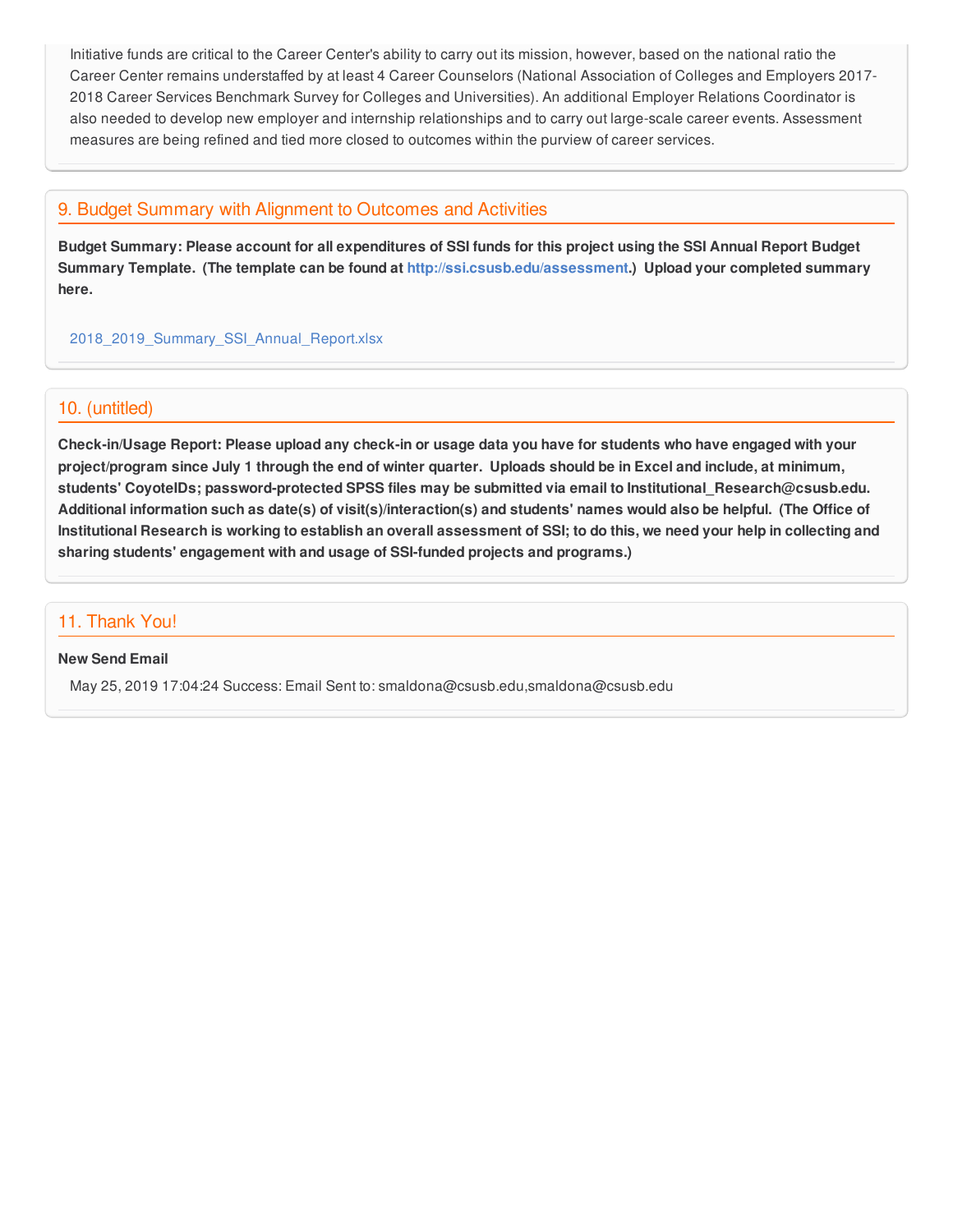

# Student Success Initiative Annual Report

## **Budget Summary with Alignment to Outcomes and Activities**

| Please save your completed summary using the following format: SSI_Budget_2016-2017 Unit/Dept Name. You will be asked to upload this completed form as part of the online submission process. |                                                                                                                                                                                                                                                                                                          |                                                                                                                                                                                                                                                            |                        |                |  |  |  |  |
|-----------------------------------------------------------------------------------------------------------------------------------------------------------------------------------------------|----------------------------------------------------------------------------------------------------------------------------------------------------------------------------------------------------------------------------------------------------------------------------------------------------------|------------------------------------------------------------------------------------------------------------------------------------------------------------------------------------------------------------------------------------------------------------|------------------------|----------------|--|--|--|--|
| Department/Unit: Career Center                                                                                                                                                                | Year: 2018-2019                                                                                                                                                                                                                                                                                          |                                                                                                                                                                                                                                                            |                        |                |  |  |  |  |
| University Dvision: Student Affairs                                                                                                                                                           |                                                                                                                                                                                                                                                                                                          |                                                                                                                                                                                                                                                            |                        |                |  |  |  |  |
| Name and Title of Person Overseeing Your SSI Activities:                                                                                                                                      | Sarai Maldonado                                                                                                                                                                                                                                                                                          |                                                                                                                                                                                                                                                            |                        |                |  |  |  |  |
| <b>Expenditure Description</b>                                                                                                                                                                | <b>Outcome(s) Supported</b>                                                                                                                                                                                                                                                                              | <b>Supported Activities</b>                                                                                                                                                                                                                                | EO 1060 Category       | <b>Amount</b>  |  |  |  |  |
| Internship Stipend Program                                                                                                                                                                    | The Career Center will administer the program that funds<br>student internships that contribute to career readiness. This<br>program provides support to students who are unable to intern<br>in unpaid placements in government and non-profit agencies.                                                | One-on-one counseling sessions, employer<br>engagement activities, resume review<br>appointments, interview preparation<br>appointments, internships workshops                                                                                             | <b>Career Services</b> | 49,200.00<br>Ś |  |  |  |  |
| <b>Staff Salaries</b>                                                                                                                                                                         | ERC, Internship Specialist, two Career Counselors, Receptionist,<br>Event Cooridnator, Office Manager, and one Casual Worker. The<br>Career Center staff will facilitate students' content-specific skills<br>and soft skills through internship placements that will enhance<br>their career readiness. | Workshop facilitation on multiple topics that<br>are career related, collaborate with other<br>campus partners to bring career path awarenss<br>to students in (TRIO programs) EOP, SAIL,<br>SOAR, CFS, student Club/organizations, & HACU<br>conferences. | <b>Career Services</b> | 235,300.00     |  |  |  |  |
| <b>Staff Benefits</b>                                                                                                                                                                         |                                                                                                                                                                                                                                                                                                          |                                                                                                                                                                                                                                                            | <b>Career Services</b> | 158,350.00     |  |  |  |  |
| <b>Operational Expenses</b>                                                                                                                                                                   | The Career Center operational budget provides the materials<br>and hardware and software tools the staff need to carry out<br>various programs. Includes student assistant and peer educator<br>salaries, and duplicating/copier charges.                                                                | Handshake Service, Interview Stream Service,<br>Promotional Items for students, Assessments,<br>Insight to Industry events, Handshake Outreach<br>program, and Clothing Closet program.                                                                    | <b>Career Services</b> | 34,097.00      |  |  |  |  |
| <b>Student Assistant &amp; Peer Educator Salaries</b>                                                                                                                                         | Students will be satisfied with their experiences with the Career<br>Center. Peer Advisors, Office Assistant, Event Crew Lead, Event<br>Crew, PDC Office Assistant                                                                                                                                       | Student Assistants will provide support to the<br>professional staff in regards to one-on-one<br>counseling sessions, resume review<br>appointments and workshops.                                                                                         | <b>Career Services</b> | 27,221.00      |  |  |  |  |